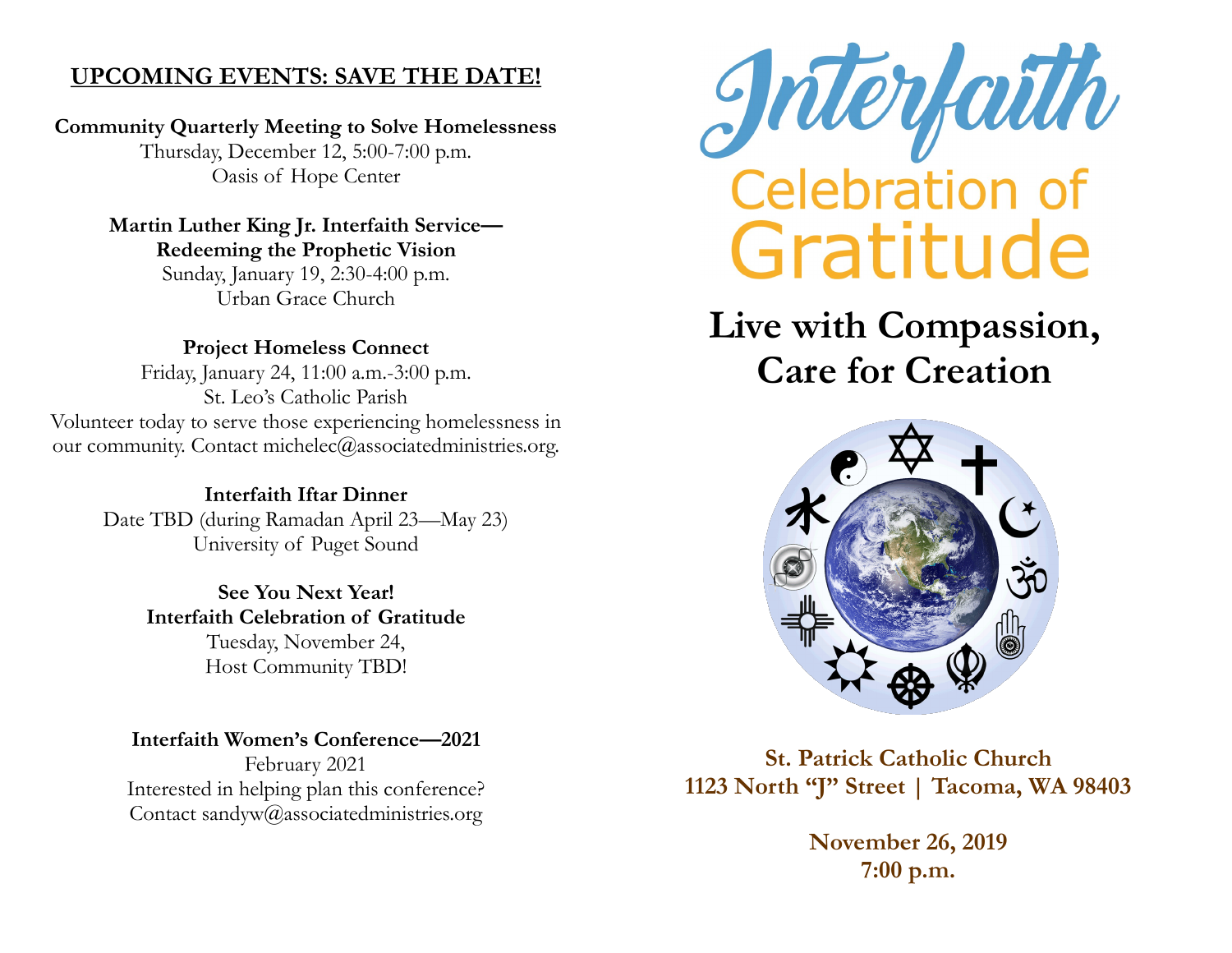#### **Musical Talent**

## **Order of Gathering**

Welcome Rev. David Mullholland, Tacoma Catholic Parishes Mike Yoder, Executive Director, Associated Ministries

Gathering Song (All) - "For the Beauty of the Earth" **Hymn #587 (Verses 1-3)**

"The Earth is but one planet and mankind her citizens." ~Baha'u'llah Tim Strong, Baha'i

"Restore, not just Return" Rev. Shalom Agtarap First United Methodist Church, Tacoma

Meditation from "Spiritual Ecology: The Cry of the Earth" Rev. Frances Lorenz, The Center for Spiritual Living, Tacoma

"All Creatures of Our God and King" Allenmore Ward Choir from the Tacoma North Stake of The Church of Jesus Christ of Latter-day Saints

Reading: "Hey" by Rumi; Chant: "Ya Shakur Ya Hamid" Page 3 Rev. Farishta Lindsay, Sufi Ruhaniat International

Stewardship of Creation: Laudato Si Rev. David Mulholland Tacoma Catholic Parishes of St. Patrick, Holy Cross and St. Rita of Cascia

"We Are Not Alone" Celebration Interfaith Choir

Offering Mary Lobdell Andersen AM Board President and parishioner of St. Pat's Parish "All Creatures of Our God and King" Music and lyrics by William Henry Draper Performed by Allenmore Ward Choir from the Tacoma North Stake of The Church of Jesus Christ of Latter-day Saints Directed by Tali Semaia

#### "We Are Not Alone"

Music and lyrics by Pepper Choplin Performed by the Celebration Interfaith Choir Directed by Karla Jo Tupper

## "Day of Peace"

Lyrics and music by Janet Sullivan Whitaker Performed by Bob McKamey, Angie Olson, Steve Rapkoch, Amy Gallwas, Janice Berntsen

## "Make a Noise"

Music and lyrics by Alan Weiner From *Tzedek Tirdof*: The Social Action Songbook Additional lyrics by Cantor Geoffrey Fine Performed by Cantor Geoffrey Fine, accompaniment Debbie Jaap

#### "Go In Peace" Lyrics by Sam Baker Arranged and directed by Karla Jo Tupper Performed by La Voz de Paz Interfaith Choir

\*\*\*\*\*\*\*\*\*\*\*\*\*\*\*\*\*\*\*\*\*\*\*\*\*\*\*\*\*\*\*\*\*\*\*\*\*\*\*\*\*\*\*\*\*\*\*\*\*\*\*\*\*\*\*\*\*\*\*\*\*\*\*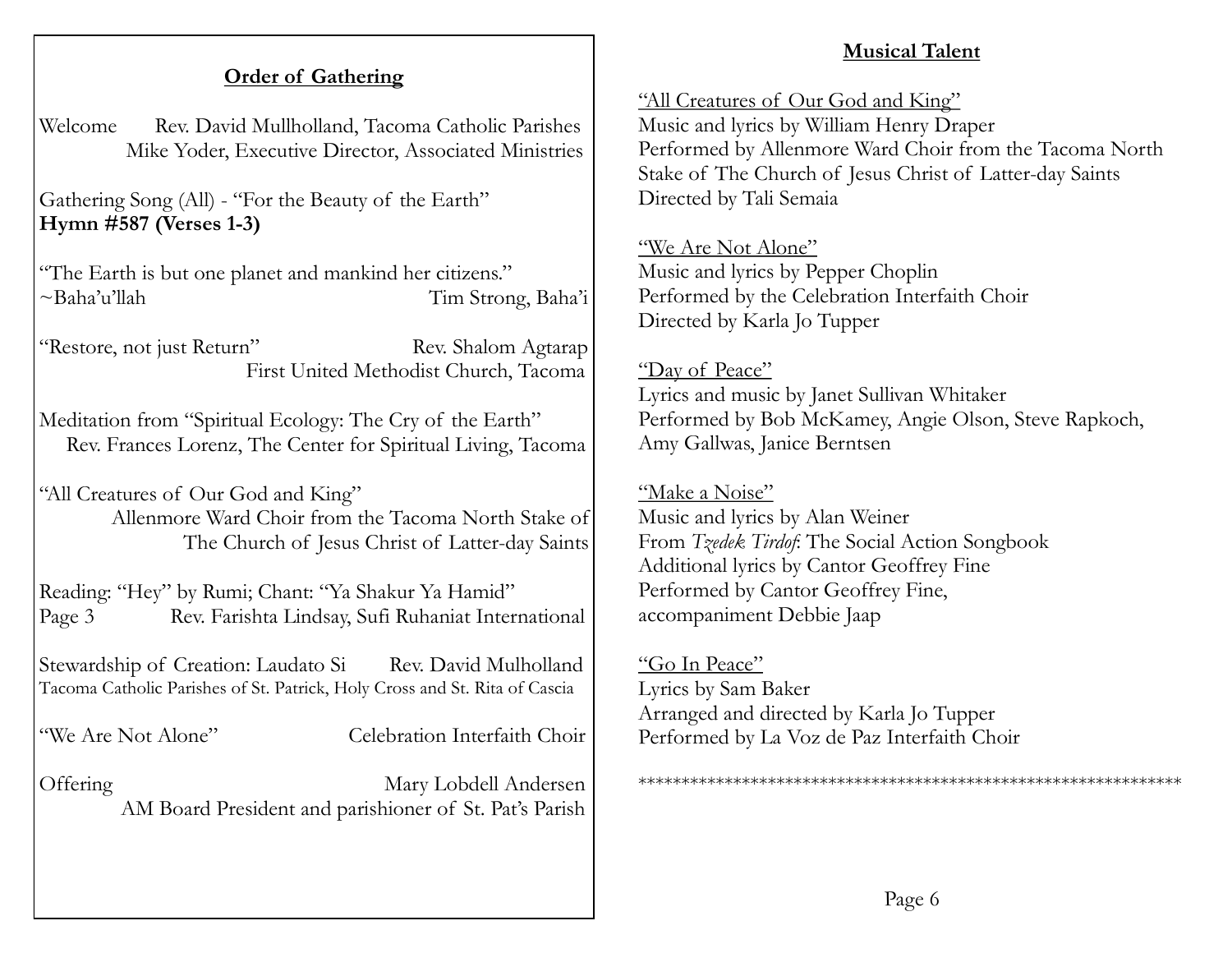# **"Make a Noise"**

## CHORUS:

Make a noise, make a joyful joyful noise make a noise, Stand up for what you believe in Make a noise, make a righteous righteous noise Come raise your voice Make a noise!

Make a noise for justice make a noise for peace, Make a noise for freedom let all hatred cease, Make a noise for our allies and the people who fight, Stand up against the ones who don't know wrong from right.

#### (CHORUS)

Make a noise for housing make a noise for learning, Make a noise for the wages we all should be earning, Make a noise and walk together 'tho it's a climb, Stand up for freedom do it all the time, just…

## (CHORUS)

Make a noise for love make a noise for care, Make a noise for the planet that we all share, Make a noise for courage and a truthful song, Stand up against the ones who say that you are wrong, to…

Make a noise, make a joyful joyful noise make a noise, Stand up for what you believe in Make a noise, make a righteous righteous noise

Come raise your voice, make a noise! (3x)

#### **Order of Gathering, con't.**

Reading of "Wild Geese" and Prayer Rev. Tandi Rogers Tahoma Unitarian Universalist Congregation

"Day of Peace" - **Hymn #524**, **Congregation join at refrain** St. Patrick's Parish

The Originator of Creation (Fatir) Islamic Reading from Victor Begg, National Activist and Author "Our Muslim Neighbors, Quran recitation by Salah Abdullah Al Ghazali of Andalusian Center

"Make a Noise" Cantor Geoffrey Fine **Page 5 (congregation join in chorus)** Temple Beth El

"Go In Peace" La Voz de Paz Interfaith Choir

Join us for a reception immediately following in St. Pat's Fellowship Hall downstairs!



Page 2

As a courtesy to one another, please silence all cell phones. Thank you!